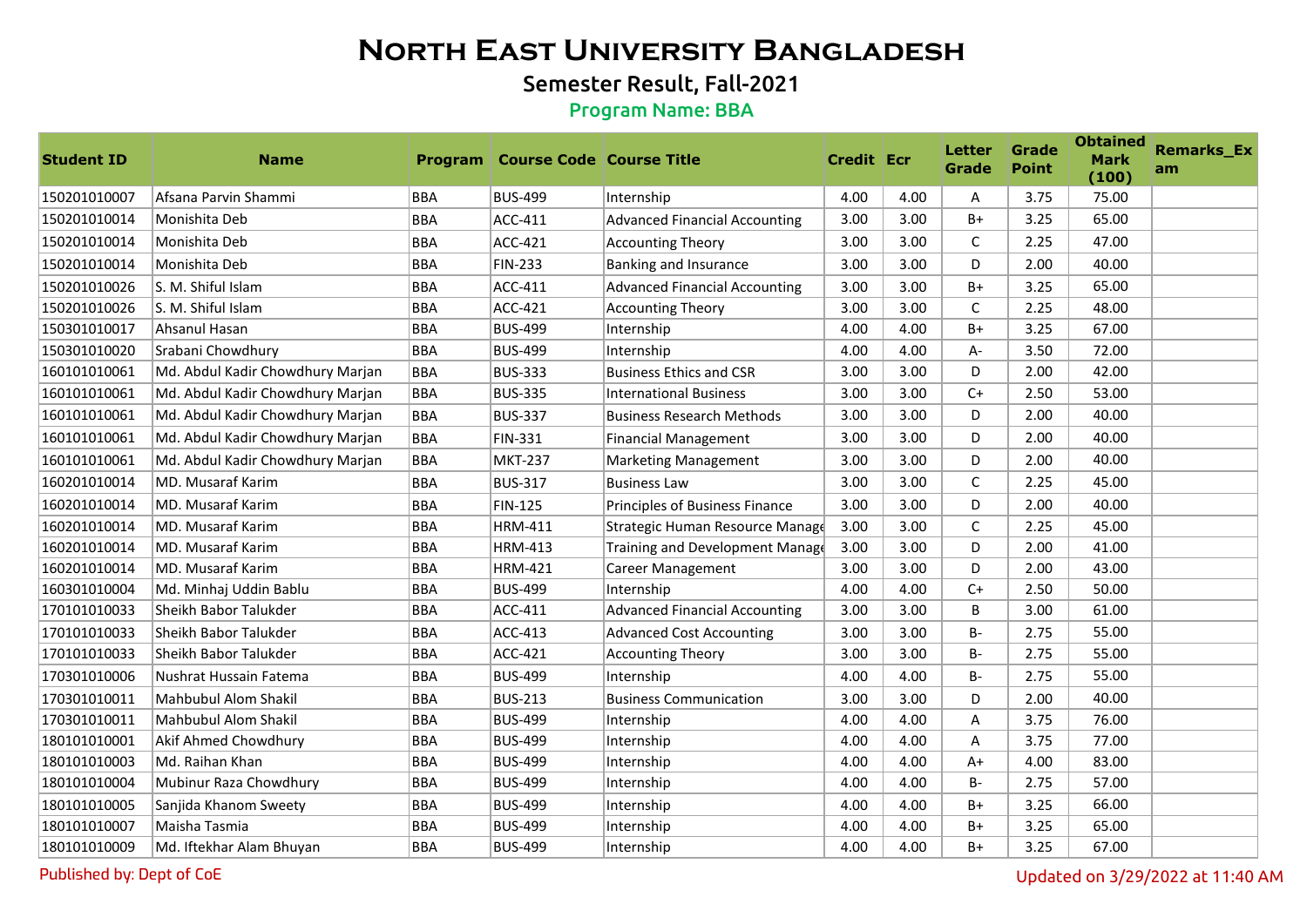### Semester Result, Fall-2021

| <b>Student ID</b> | <b>Name</b>               |            | <b>Program   Course Code   Course Title</b> |                                          | <b>Credit Ecr</b> |      | Letter<br>Grade | Grade<br><b>Point</b> | <b>Obtained</b><br><b>Mark</b><br>(100) | <b>Remarks_Ex</b><br>am |
|-------------------|---------------------------|------------|---------------------------------------------|------------------------------------------|-------------------|------|-----------------|-----------------------|-----------------------------------------|-------------------------|
| 180101010012      | Himadhry Ghosh Ankon      | BBA        | <b>BUS-499</b>                              | Internship                               | 4.00              | 0.00 | F               | 0.00                  | 0.00                                    |                         |
| 180101010014      | Mt. Sumaiya Tabassum Himi | <b>BBA</b> | <b>BUS-499</b>                              | Internship                               | 4.00              | 4.00 | Α               | 3.75                  | 76.00                                   |                         |
| 180101010015      | Nobeya Akther Juma        | <b>BBA</b> | <b>BUS-499</b>                              | Internship                               | 4.00              | 4.00 | $B+$            | 3.25                  | 67.00                                   |                         |
| 180101010016      | Ariful Haque Chowdhury    | <b>BBA</b> | <b>ACC-121</b>                              | Principles of Accounting                 | 3.00              | 0.00 | F               | 0.00                  | 0.00                                    |                         |
| 180101010016      | Ariful Haque Chowdhury    | <b>BBA</b> | CSE-113                                     | <b>Introduction to Computer Applicat</b> | 3.00              | 0.00 | F               | 0.00                  | 0.00                                    |                         |
| 180101010016      | Ariful Haque Chowdhury    | <b>BBA</b> | <b>MKT-133</b>                              | <b>Principles of Marketing</b>           | 3.00              | 0.00 | F               | 0.00                  | 0.00                                    |                         |
| 180101010018      | Probal Bhattacharjee      | <b>BBA</b> | <b>BUS-499</b>                              | Internship                               | 4.00              | 4.00 | A-              | 3.50                  | 72.00                                   |                         |
| 180101010019      | Khadiza Tul Qubra         | <b>BBA</b> | <b>BUS-499</b>                              | Internship                               | 4.00              | 4.00 | $B -$           | 2.75                  | 58.00                                   |                         |
| 180101010023      | Suriya Akter Farhana      | <b>BBA</b> | <b>BUS-499</b>                              | Internship                               | 4.00              | 4.00 | <b>B-</b>       | 2.75                  | 57.00                                   |                         |
| 180101010028      | Amina Akter Urrmi         | <b>BBA</b> | <b>BUS-499</b>                              | Internship                               | 4.00              | 4.00 | A-              | 3.50                  | 72.00                                   |                         |
| 180201010001      | Nusrat Islam Shammi       | <b>BBA</b> | <b>ACC-235</b>                              | <b>Management Accounting</b>             | 3.00              | 3.00 | C               | 2.25                  | 45.00                                   |                         |
| 180201010001      | Nusrat Islam Shammi       | <b>BBA</b> | <b>HRM-411</b>                              | Strategic Human Resource Manage          | 3.00              | 3.00 | $C+$            | 2.50                  | 53.00                                   |                         |
| 180201010001      | Nusrat Islam Shammi       | <b>BBA</b> | <b>HRM-413</b>                              | Training and Development Manage          | 3.00              | 3.00 | $B -$           | 2.75                  | 55.00                                   |                         |
| 180201010001      | Nusrat Islam Shammi       | <b>BBA</b> | <b>HRM-421</b>                              | <b>Career Management</b>                 | 3.00              | 3.00 | B+              | 3.25                  | 68.00                                   | MakeUp MS               |
| 180201010001      | Nusrat Islam Shammi       | <b>BBA</b> | <b>MKT-237</b>                              | <b>Marketing Management</b>              | 3.00              | 3.00 | C               | 2.25                  | 45.00                                   |                         |
| 180201010003      | Md. Ruhul Amin            | <b>BBA</b> | <b>ACC-411</b>                              | <b>Advanced Financial Accounting</b>     | 3.00              | 3.00 | Α               | 3.75                  | 75.00                                   |                         |
| 180201010003      | Md. Ruhul Amin            | <b>BBA</b> | <b>ACC-413</b>                              | <b>Advanced Cost Accounting</b>          | 3.00              | 3.00 | A-              | 3.50                  | 70.00                                   |                         |
| 180201010003      | Md. Ruhul Amin            | <b>BBA</b> | <b>ACC-421</b>                              | <b>Accounting Theory</b>                 | 3.00              | 3.00 | $C+$            | 2.50                  | 50.00                                   |                         |
| 180201010004      | Fahim Hasan Chowdhury     | <b>BBA</b> | <b>ACC-411</b>                              | <b>Advanced Financial Accounting</b>     | 3.00              | 3.00 | A-              | 3.50                  | 72.00                                   |                         |
| 180201010004      | Fahim Hasan Chowdhury     | <b>BBA</b> | <b>ACC-413</b>                              | <b>Advanced Cost Accounting</b>          | 3.00              | 3.00 | A-              | 3.50                  | 70.00                                   |                         |
| 180201010004      | Fahim Hasan Chowdhury     | <b>BBA</b> | <b>ACC-421</b>                              | <b>Accounting Theory</b>                 | 3.00              | 3.00 | A-              | 3.50                  | 70.00                                   |                         |
| 180201010004      | Fahim Hasan Chowdhury     | <b>BBA</b> | <b>FIN-125</b>                              | Principles of Business Finance           | 3.00              | 3.00 | B               | 3.00                  | 60.00                                   |                         |
| 180201010009      | Amina Islam               | <b>BBA</b> | <b>ACC-411</b>                              | <b>Advanced Financial Accounting</b>     | 3.00              | 3.00 | $A+$            | 4.00                  | 88.00                                   |                         |
| 180201010009      | Amina Islam               | <b>BBA</b> | ACC-413                                     | <b>Advanced Cost Accounting</b>          | 3.00              | 3.00 | A+              | 4.00                  | 86.00                                   |                         |
| 180201010009      | Amina Islam               | <b>BBA</b> | <b>ACC-421</b>                              | <b>Accounting Theory</b>                 | 3.00              | 3.00 | A-              | 3.50                  | 70.00                                   |                         |
| 180201010105      | Emamul Hak                | <b>BBA</b> | <b>BUS-499</b>                              | Internship                               | 4.00              | 0.00 | F               | 0.00                  | 0.00                                    |                         |
| 180301010002      | Ashrafu Zzaman Chowdhury  | <b>BBA</b> | <b>HRM-411</b>                              | Strategic Human Resource Manage          | 3.00              | 3.00 | B               | 3.00                  | 60.00                                   |                         |
| 180301010002      | Ashrafu Zzaman Chowdhury  | <b>BBA</b> | <b>HRM-413</b>                              | Training and Development Manage          | 3.00              | 3.00 | $B+$            | 3.25                  | 65.00                                   | MakeUp_SF               |
| 180301010002      | Ashrafu Zzaman Chowdhury  | <b>BBA</b> | <b>HRM-421</b>                              | <b>Career Management</b>                 | 3.00              | 3.00 | B+              | 3.25                  | 65.00                                   |                         |
| 180301010004      | Shah Abdullah Al Tahmid   | <b>BBA</b> | <b>HRM-411</b>                              | Strategic Human Resource Manage          | 3.00              | 3.00 | B+              | 3.25                  | 66.00                                   |                         |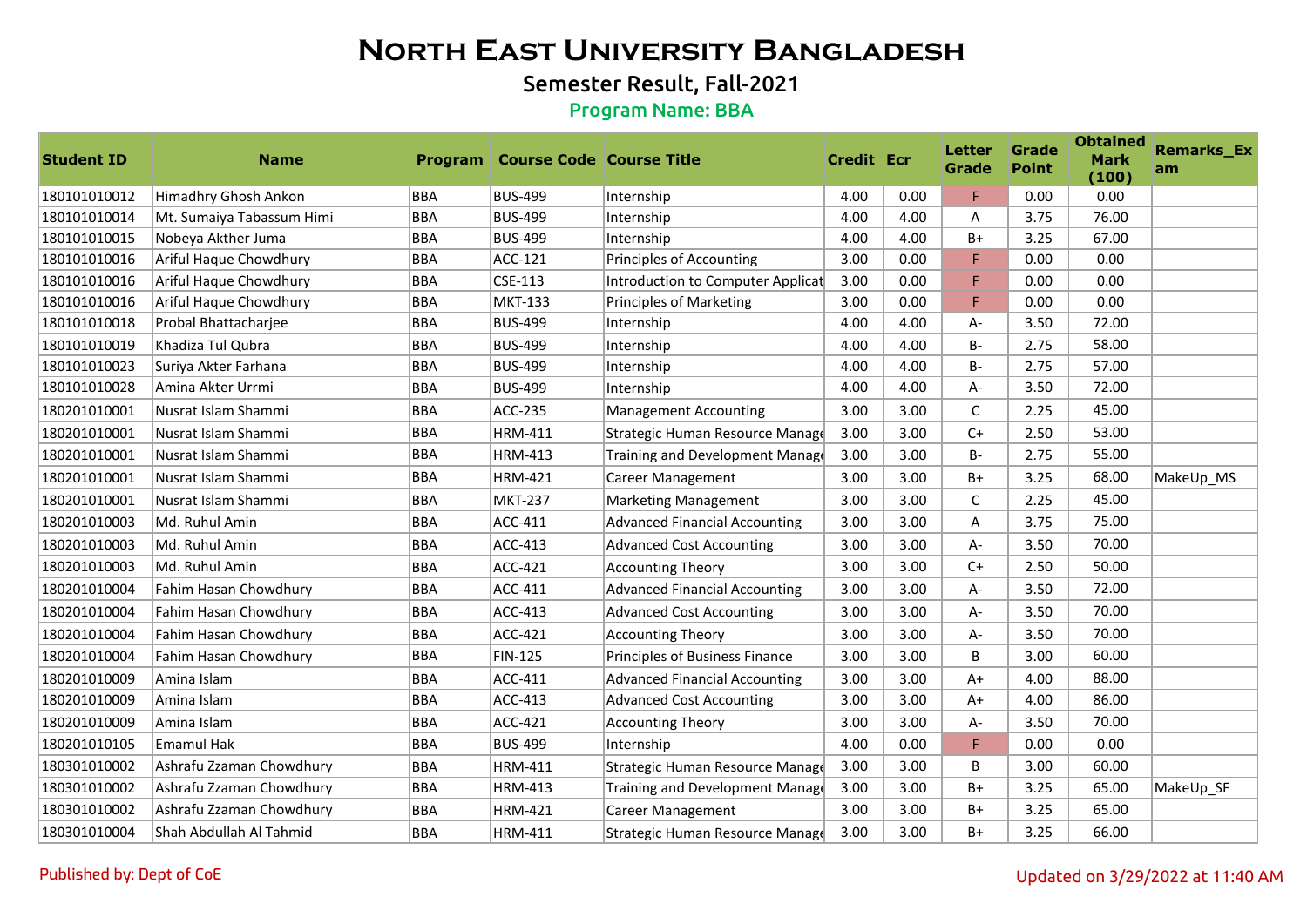### Semester Result, Fall-2021

| <b>Student ID</b> | <b>Name</b>                |            | <b>Program   Course Code   Course Title</b> |                                  | <b>Credit Ecr</b> |      | <b>Letter</b><br>Grade | Grade<br><b>Point</b> | <b>Obtained</b><br><b>Mark</b><br>(100) | <b>Remarks_Ex</b><br>am |
|-------------------|----------------------------|------------|---------------------------------------------|----------------------------------|-------------------|------|------------------------|-----------------------|-----------------------------------------|-------------------------|
| 180301010004      | lShah Abdullah Al Tahmid   | <b>BBA</b> | <b>HRM-413</b>                              | Training and Development Manage  | 3.00              | 3.00 | $A+$                   | 4.00                  | 81.00                                   |                         |
| 180301010004      | Shah Abdullah Al Tahmid    | <b>BBA</b> | <b>HRM-421</b>                              | Career Management                | 3.00              | 3.00 | A                      | 3.75                  | 77.00                                   |                         |
| 180301010006      | Jahangir Ahmed Tanim       | <b>BBA</b> | <b>HRM-411</b>                              | Strategic Human Resource Manage  | 3.00              | 3.00 | B                      | 3.00                  | 62.00                                   |                         |
| 180301010006      | Jahangir Ahmed Tanim       | <b>BBA</b> | <b>HRM-413</b>                              | Training and Development Manage  | 3.00              | 3.00 | Α                      | 3.75                  | 76.00                                   |                         |
| 180301010006      | Jahangir Ahmed Tanim       | <b>BBA</b> | <b>HRM-421</b>                              | Career Management                | 3.00              | 3.00 | $B+$                   | 3.25                  | 68.00                                   |                         |
| 180301010007      | Farhana Marzan             | BBA        | <b>ACC-215</b>                              | <b>Intermediate Accounting</b>   | 3.00              | 3.00 | $C+$                   | 2.50                  | 52.00                                   |                         |
| 180301010007      | Farhana Marzan             | BBA        | <b>ACC-235</b>                              | <b>Management Accounting</b>     | 3.00              | 0.00 | F                      | 0.00                  | 36.00                                   |                         |
| 180301010007      | Farhana Marzan             | <b>BBA</b> | <b>BUS-335</b>                              | <b>International Business</b>    | 3.00              | 3.00 | B                      | 3.00                  | 63.00                                   |                         |
| 180301010007      | Farhana Marzan             | BBA        | <b>HRM-411</b>                              | Strategic Human Resource Manage  | 3.00              | 3.00 | $C+$                   | 2.50                  | 53.00                                   |                         |
| 180301010007      | Farhana Marzan             | <b>BBA</b> | <b>HRM-413</b>                              | Training and Development Manage  | 3.00              | 3.00 | $B -$                  | 2.75                  | 55.00                                   | MakeUp MS               |
| 180301010007      | Farhana Marzan             | <b>BBA</b> | <b>HRM-421</b>                              | <b>Career Management</b>         | 3.00              | 3.00 | $B+$                   | 3.25                  | 66.00                                   |                         |
| 180301010008      | Aysha Akter                | <b>BBA</b> | <b>HRM-411</b>                              | Strategic Human Resource Manage  | 3.00              | 3.00 | B                      | 3.00                  | 60.00                                   |                         |
| 180301010008      | Aysha Akter                | <b>BBA</b> | <b>HRM-413</b>                              | Training and Development Manage  | 3.00              | 3.00 | $B -$                  | 2.75                  | 55.00                                   | MakeUp_MS               |
| 180301010008      | Aysha Akter                | <b>BBA</b> | <b>HRM-421</b>                              | Career Management                | 3.00              | 3.00 | B-                     | 2.75                  | 58.00                                   |                         |
| 180301010009      | Md. Shahriar Emon Talukdar | <b>BBA</b> | <b>HRM-411</b>                              | Strategic Human Resource Manage  | 3.00              | 3.00 | C+                     | 2.50                  | 53.00                                   |                         |
| 180301010009      | Md. Shahriar Emon Talukdar | <b>BBA</b> | <b>HRM-413</b>                              | Training and Development Manage  | 3.00              | 3.00 | B                      | 3.00                  | 60.00                                   |                         |
| 180301010009      | Md. Shahriar Emon Talukdar | BBA        | <b>HRM-421</b>                              | <b>Career Management</b>         | 3.00              | 3.00 | B                      | 3.00                  | 60.00                                   |                         |
| 180301010011      | Sirajam Munira Dona        | <b>BBA</b> | <b>HRM-411</b>                              | Strategic Human Resource Manage  | 3.00              | 0.00 | F                      | 0.00                  | 0.00                                    |                         |
| 180301010011      | Sirajam Munira Dona        | BBA        | <b>HRM-413</b>                              | Training and Development Manage  | 3.00              | 0.00 | F                      | 0.00                  | 0.00                                    | Absent_SF               |
| 180301010011      | Sirajam Munira Dona        | <b>BBA</b> | <b>HRM-421</b>                              | Career Management                | 3.00              | 0.00 | F                      | 0.00                  | 0.00                                    |                         |
| 180301010012      | Muzibul Islam              | <b>BBA</b> | <b>BUS-499</b>                              | Internship                       | 4.00              | 4.00 | $A -$                  | 3.50                  | 70.00                                   |                         |
| 180301010013      | Nabil Jabin Nova           | <b>BBA</b> | <b>ACC-235</b>                              | <b>Management Accounting</b>     | 3.00              | 3.00 | B                      | 3.00                  | 62.00                                   | MakeUp MS               |
| 180301010013      | Nabil Jabin Nova           | <b>BBA</b> | <b>FIN-233</b>                              | Banking and Insurance            | 3.00              | 3.00 | Α                      | 3.75                  | 76.00                                   |                         |
| 180301010013      | Nabil Jabin Nova           | BBA        | <b>MAT-137</b>                              | <b>Basic Mathematics</b>         | 3.00              | 3.00 | A-                     | 3.50                  | 70.00                                   | MakeUp_SF               |
| 180301010013      | Nabil Jabin Nova           | <b>BBA</b> | <b>MKT-237</b>                              | <b>Marketing Management</b>      | 3.00              | 3.00 | $A+$                   | 4.00                  | 81.00                                   |                         |
| 180301010101      | Nooreen Zaman              | BBA        | <b>BUS-499</b>                              | Internship                       | 4.00              | 4.00 | Α                      | 3.75                  | 75.00                                   |                         |
| 190101010003      | Mohammad Habibur Rahman    | <b>BBA</b> | <b>BUS-333</b>                              | <b>Business Ethics and CSR</b>   | 3.00              | 3.00 | $A+$                   | 4.00                  | 83.00                                   |                         |
| 190101010003      | Mohammad Habibur Rahman    | <b>BBA</b> | <b>BUS-335</b>                              | International Business           | 3.00              | 3.00 | A+                     | 4.00                  | 82.00                                   |                         |
| 190101010003      | Mohammad Habibur Rahman    | <b>BBA</b> | <b>BUS-337</b>                              | <b>Business Research Methods</b> | 3.00              | 3.00 | A+                     | 4.00                  | 80.00                                   |                         |
| 190101010003      | Mohammad Habibur Rahman    | <b>BBA</b> | <b>FIN-331</b>                              | <b>Financial Management</b>      | 3.00              | 3.00 | A+                     | 4.00                  | 90.00                                   |                         |
| 190101010004      | Imtiaz Bin Islam           | <b>BBA</b> | <b>BUS-333</b>                              | <b>Business Ethics and CSR</b>   | 3.00              | 3.00 | B                      | 3.00                  | 61.00                                   |                         |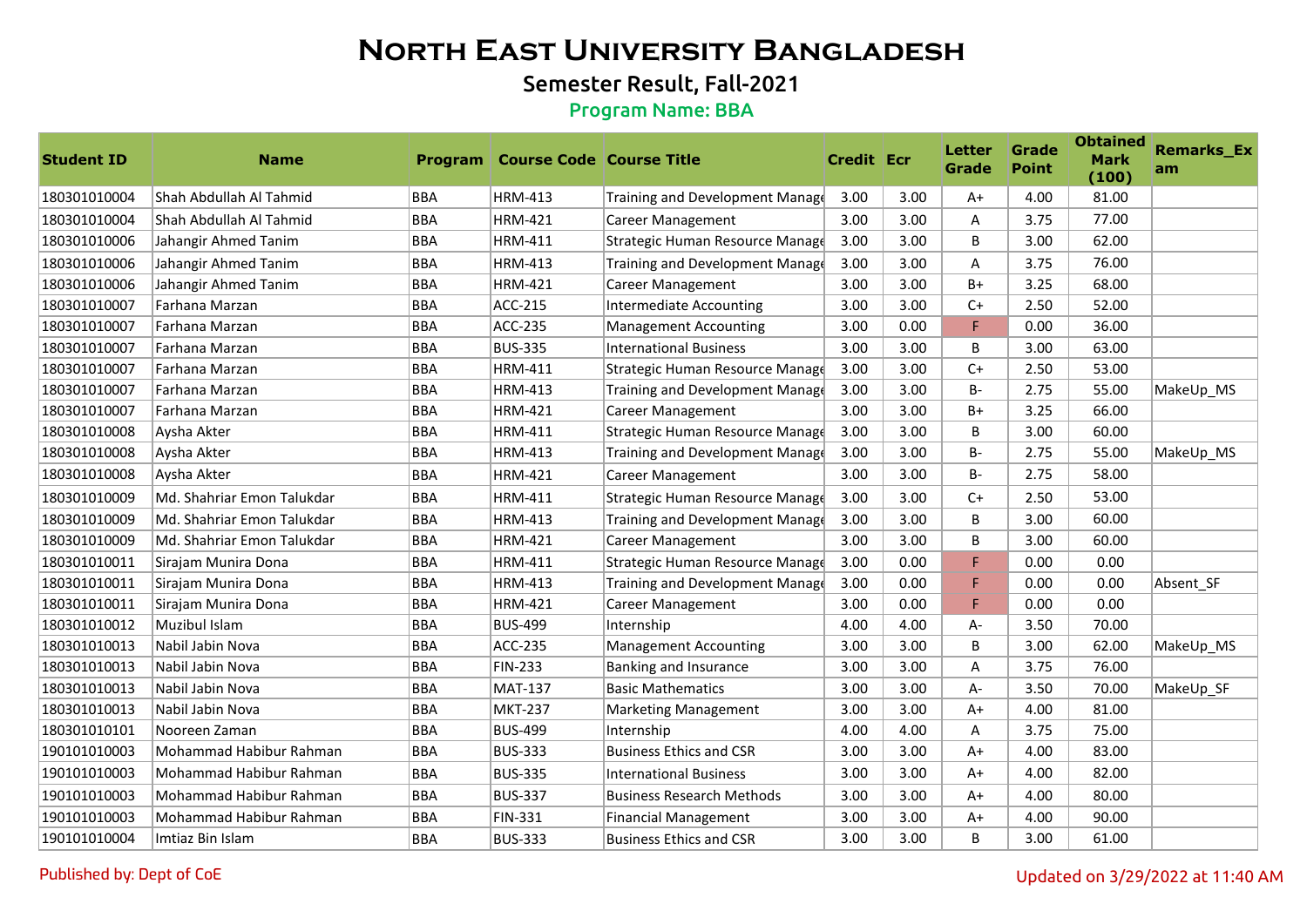### Semester Result, Fall-2021

| <b>Student ID</b> | <b>Name</b>                |            | <b>Program   Course Code   Course Title</b> |                                  | <b>Credit Ecr</b> |      | <b>Letter</b><br>Grade | Grade<br><b>Point</b> | <b>Obtained</b><br><b>Mark</b><br>(100) | <b>Remarks_Ex</b><br>am |
|-------------------|----------------------------|------------|---------------------------------------------|----------------------------------|-------------------|------|------------------------|-----------------------|-----------------------------------------|-------------------------|
| 190101010004      | Imtiaz Bin Islam           | <b>BBA</b> | <b>BUS-335</b>                              | <b>International Business</b>    | 3.00              | 3.00 | $A -$                  | 3.50                  | 70.00                                   |                         |
| 190101010004      | Imtiaz Bin Islam           | <b>BBA</b> | <b>BUS-337</b>                              | <b>Business Research Methods</b> | 3.00              | 3.00 | $B -$                  | 2.75                  | 55.00                                   |                         |
| 190101010004      | Imtiaz Bin Islam           | <b>BBA</b> | <b>FIN-331</b>                              | <b>Financial Management</b>      | 3.00              | 3.00 | B                      | 3.00                  | 60.00                                   |                         |
| 190101010009      | Rahat Ahmed                | <b>BBA</b> | <b>BUS-333</b>                              | <b>Business Ethics and CSR</b>   | 3.00              | 0.00 | F.                     | 0.00                  | 0.00                                    | Incomplete              |
| 190101010009      | Rahat Ahmed                | BBA        | <b>BUS-335</b>                              | <b>International Business</b>    | 3.00              | 3.00 | $\mathsf C$            | 2.25                  | 45.00                                   |                         |
| 190101010009      | Rahat Ahmed                | <b>BBA</b> | <b>BUS-337</b>                              | <b>Business Research Methods</b> | 3.00              | 0.00 | F                      | 0.00                  | 18.00                                   |                         |
| 190101010009      | Rahat Ahmed                | <b>BBA</b> | <b>FIN-331</b>                              | <b>Financial Management</b>      | 3.00              | 3.00 | $C+$                   | 2.50                  | 50.00                                   |                         |
| 190101010011      | Sondip Datta               | <b>BBA</b> | <b>BUS-333</b>                              | <b>Business Ethics and CSR</b>   | 3.00              | 3.00 | $B -$                  | 2.75                  | 55.00                                   |                         |
| 190101010011      | Sondip Datta               | <b>BBA</b> | <b>BUS-335</b>                              | <b>International Business</b>    | 3.00              | 3.00 | B                      | 3.00                  | 61.00                                   |                         |
| 190101010011      | Sondip Datta               | <b>BBA</b> | <b>BUS-337</b>                              | <b>Business Research Methods</b> | 3.00              | 3.00 | $C+$                   | 2.50                  | 50.00                                   |                         |
| 190101010011      | Sondip Datta               | <b>BBA</b> | <b>FIN-331</b>                              | <b>Financial Management</b>      | 3.00              | 3.00 | $C+$                   | 2.50                  | 53.00                                   |                         |
| 190101010015      | Shraboni Tarat             | BBA        | <b>BUS-333</b>                              | <b>Business Ethics and CSR</b>   | 3.00              | 3.00 | $A -$                  | 3.50                  | 72.00                                   |                         |
| 190101010015      | Shraboni Tarat             | <b>BBA</b> | <b>BUS-335</b>                              | <b>International Business</b>    | 3.00              | 3.00 | $A+$                   | 4.00                  | 85.00                                   |                         |
| 190101010015      | Shraboni Tarat             | <b>BBA</b> | <b>BUS-337</b>                              | <b>Business Research Methods</b> | 3.00              | 3.00 | А                      | 3.75                  | 77.00                                   |                         |
| 190101010015      | Shraboni Tarat             | <b>BBA</b> | <b>FIN-331</b>                              | <b>Financial Management</b>      | 3.00              | 3.00 | $A+$                   | 4.00                  | 80.00                                   |                         |
| 190101010016      | Fahmida Akther Ema         | <b>BBA</b> | <b>BUS-333</b>                              | <b>Business Ethics and CSR</b>   | 3.00              | 3.00 | $B -$                  | 2.75                  | 55.00                                   |                         |
| 190101010016      | Fahmida Akther Ema         | <b>BBA</b> | <b>BUS-335</b>                              | <b>International Business</b>    | 3.00              | 3.00 | B                      | 3.00                  | 61.00                                   |                         |
| 190101010016      | Fahmida Akther Ema         | <b>BBA</b> | <b>BUS-337</b>                              | <b>Business Research Methods</b> | 3.00              | 3.00 | D                      | 2.00                  | 42.00                                   |                         |
| 190101010016      | Fahmida Akther Ema         | BBA        | <b>FIN-331</b>                              | <b>Financial Management</b>      | 3.00              | 3.00 | B                      | 3.00                  | 60.00                                   |                         |
| 190101010021      | Fatematuz Jannah Bushra    | <b>BBA</b> | <b>BUS-333</b>                              | <b>Business Ethics and CSR</b>   | 3.00              | 3.00 | B                      | 3.00                  | 60.00                                   |                         |
| 190101010021      | Fatematuz Jannah Bushra    | BBA        | <b>BUS-335</b>                              | <b>International Business</b>    | 3.00              | 3.00 | $A+$                   | 4.00                  | 80.00                                   |                         |
| 190101010021      | Fatematuz Jannah Bushra    | <b>BBA</b> | <b>BUS-337</b>                              | <b>Business Research Methods</b> | 3.00              | 3.00 | $B+$                   | 3.25                  | 65.00                                   |                         |
| 190101010021      | Fatematuz Jannah Bushra    | <b>BBA</b> | <b>FIN-331</b>                              | <b>Financial Management</b>      | 3.00              | 3.00 | $B+$                   | 3.25                  | 68.00                                   |                         |
| 190101010022      | Jakiya Sulthana C howdhury | <b>BBA</b> | <b>BUS-333</b>                              | <b>Business Ethics and CSR</b>   | 3.00              | 3.00 | D                      | 2.00                  | 40.00                                   |                         |
| 190101010022      | Jakiya Sulthana C howdhury | <b>BBA</b> | <b>BUS-335</b>                              | <b>International Business</b>    | 3.00              | 3.00 | B                      | 3.00                  | 61.00                                   |                         |
| 190101010022      | Jakiya Sulthana C howdhury | <b>BBA</b> | <b>BUS-337</b>                              | <b>Business Research Methods</b> | 3.00              | 3.00 | C                      | 2.25                  | 47.00                                   |                         |
| 190101010022      | Jakiya Sulthana C howdhury | BBA        | <b>FIN-331</b>                              | <b>Financial Management</b>      | 3.00              | 3.00 | B                      | 3.00                  | 60.00                                   |                         |
| 190101010025      | Abdul Mojid Shuva          | BBA        | <b>BUS-333</b>                              | <b>Business Ethics and CSR</b>   | 3.00              | 3.00 | $B -$                  | 2.75                  | 55.00                                   |                         |
| 190101010025      | Abdul Mojid Shuva          | <b>BBA</b> | <b>BUS-335</b>                              | <b>International Business</b>    | 3.00              | 3.00 | B                      | 3.00                  | 60.00                                   |                         |
| 190101010025      | Abdul Mojid Shuva          | <b>BBA</b> | <b>BUS-337</b>                              | <b>Business Research Methods</b> | 3.00              | 3.00 | <sub>B</sub>           | 3.00                  | 60.00                                   |                         |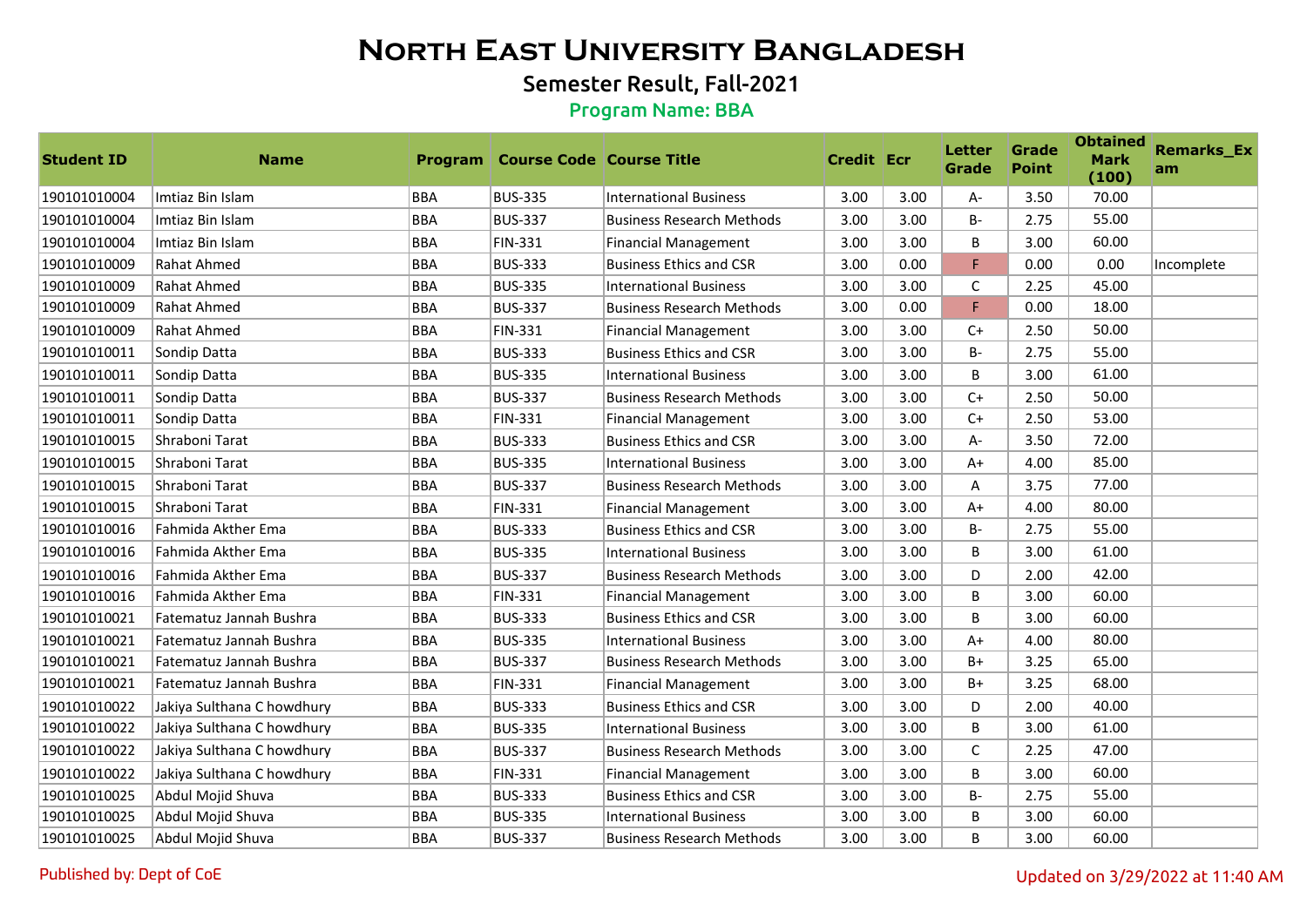### Semester Result, Fall-2021

#### Program Name: BBA

| <b>Student ID</b> | <b>Name</b>                 |            | <b>Program Course Code Course Title</b> |                                    | <b>Credit Ecr</b> |      | <b>Letter</b><br>Grade | Grade<br><b>Point</b> | <b>Obtained</b><br><b>Mark</b><br>(100) | <b>Remarks_Ex</b><br>am |
|-------------------|-----------------------------|------------|-----------------------------------------|------------------------------------|-------------------|------|------------------------|-----------------------|-----------------------------------------|-------------------------|
| 190101010025      | Abdul Mojid Shuva           | <b>BBA</b> | FIN-331                                 | <b>Financial Management</b>        | 3.00              | 3.00 | $A -$                  | 3.50                  | 70.00                                   |                         |
| 190101010026      | Arnob Das Antu              | <b>BBA</b> | <b>BUS-317</b>                          | <b>Business Law</b>                | 3.00              | 0.00 | F.                     | 0.00                  | 0.00                                    | Absent MS, SF           |
| 190101010026      | Arnob Das Antu              | <b>BBA</b> | <b>BUS-333</b>                          | <b>Business Ethics and CSR</b>     | 3.00              | 0.00 | F                      | 0.00                  | 0.00                                    | Incomplete              |
| 190101010026      | Arnob Das Antu              | <b>BBA</b> | <b>BUS-335</b>                          | <b>International Business</b>      | 3.00              | 0.00 | F.                     | 0.00                  | 0.00                                    | Absent_MS, SF           |
| 190101010026      | Arnob Das Antu              | <b>BBA</b> | <b>BUS-337</b>                          | Business Research Methods          | 3.00              | 0.00 | F.                     | 0.00                  | 0.00                                    |                         |
| 190101010026      | Arnob Das Antu              | <b>BBA</b> | <b>FIN-331</b>                          | <b>Financial Management</b>        | 3.00              | 0.00 | F.                     | 0.00                  | 0.00                                    |                         |
| 190101010027      | Tahera Jannat Tammi         | <b>BBA</b> | <b>BUS-111</b>                          | <b>Introduction to Business</b>    | 3.00              | 0.00 | F.                     | 0.00                  | 0.00                                    | Incomplete              |
| 190101010027      | Tahera Jannat Tammi         | <b>BBA</b> | <b>BUS-333</b>                          | <b>Business Ethics and CSR</b>     | 3.00              | 0.00 | F.                     | 0.00                  | 0.00                                    | Incomplete              |
| 190101010027      | Tahera Jannat Tammi         | <b>BBA</b> | <b>BUS-335</b>                          | International Business             | 3.00              | 0.00 | F                      | 0.00                  | 0.00                                    | Absent_MS, SF           |
| 190101010027      | Tahera Jannat Tammi         | <b>BBA</b> | <b>BUS-337</b>                          | <b>Business Research Methods</b>   | 3.00              | 0.00 | F                      | 0.00                  | 0.00                                    |                         |
| 190101010027      | Tahera Jannat Tammi         | <b>BBA</b> | <b>FIN-233</b>                          | Banking and Insurance              | 3.00              | 0.00 | F.                     | 0.00                  | 0.00                                    | Incomplete              |
| 190101010027      | Tahera Jannat Tammi         | <b>BBA</b> | FIN-331                                 | <b>Financial Management</b>        | 3.00              | 0.00 | F.                     | 0.00                  | 0.00                                    |                         |
| 190101010029      | Thambir Ahmed Sapan         | <b>BBA</b> | <b>BUS-317</b>                          | <b>Business Law</b>                | 3.00              | 3.00 | B                      | 3.00                  | 60.00                                   | MakeUp_SF               |
| 190101010029      | Thambir Ahmed Sapan         | <b>BBA</b> | <b>BUS-333</b>                          | <b>Business Ethics and CSR</b>     | 3.00              | 3.00 | C                      | 2.25                  | 45.00                                   |                         |
| 190101010029      | Thambir Ahmed Sapan         | <b>BBA</b> | <b>BUS-335</b>                          | <b>International Business</b>      | 3.00              | 3.00 | $B+$                   | 3.25                  | 65.00                                   |                         |
| 190101010029      | <b>Thambir Ahmed Sapan</b>  | <b>BBA</b> | <b>BUS-337</b>                          | <b>Business Research Methods</b>   | 3.00              | 3.00 | $\mathsf{C}$           | 2.25                  | 45.00                                   |                         |
| 190101010029      | Thambir Ahmed Sapan         | <b>BBA</b> | FIN-331                                 | <b>Financial Management</b>        | 3.00              | 3.00 | $B -$                  | 2.75                  | 56.00                                   |                         |
| 190101010029      | Thambir Ahmed Sapan         | <b>BBA</b> | MGT-311                                 | Organizational Behavior            | 3.00              | 3.00 | $B -$                  | 2.75                  | 55.00                                   |                         |
| 190101010032      | Azmery Sultana              | <b>BBA</b> | <b>HRM-411</b>                          | Strategic Human Resource Manage    | 3.00              | 3.00 | $B -$                  | 2.75                  | 57.00                                   |                         |
| 190101010032      | Azmery Sultana              | <b>BBA</b> | <b>HRM-413</b>                          | Training and Development Manage    | 3.00              | 3.00 | $B -$                  | 2.75                  | 55.00                                   | MakeUp_MS               |
| 190101010032      | Azmery Sultana              | <b>BBA</b> | <b>HRM-421</b>                          | <b>Career Management</b>           | 3.00              | 3.00 | B                      | 3.00                  | 62.00                                   |                         |
| 190201010004      | Md. Kawsar Ahmed Masum      | <b>BBA</b> | <b>BUS-333</b>                          | <b>Business Ethics and CSR</b>     | 3.00              | 3.00 | B+                     | 3.25                  | 65.00                                   |                         |
| 190201010004      | Md. Kawsar Ahmed Masum      | <b>BBA</b> | <b>BUS-337</b>                          | <b>Business Research Methods</b>   | 3.00              | 3.00 | B                      | 3.00                  | 62.00                                   |                         |
| 190201010004      | Md. Kawsar Ahmed Masum      | <b>BBA</b> | FIN-331                                 | <b>Financial Management</b>        | 3.00              | 0.00 | F.                     | 0.00                  | 0.00                                    |                         |
| 190201010004      | Md. Kawsar Ahmed Masum      | <b>BBA</b> | <b>MKT-237</b>                          | <b>Marketing Management</b>        | 3.00              | 3.00 | $A -$                  | 3.50                  | 70.00                                   |                         |
| 190201010004      | Md. Kawsar Ahmed Masum      | <b>BBA</b> | <b>UGE-135</b>                          | Industrial Sociology and Psycholog | 3.00              | 3.00 | $C+$                   | 2.50                  | 52.00                                   |                         |
| 190301010003      | Ashraf Hamid                | <b>BBA</b> | <b>BUS-315</b>                          | Taxation in Bangladesh             | 3.00              | 3.00 | Α                      | 3.75                  | 77.00                                   |                         |
| 190301010003      | Ashraf Hamid                | <b>BBA</b> | <b>BUS-317</b>                          | Business Law                       | 3.00              | 3.00 | B                      | 3.00                  | 61.00                                   |                         |
| 190301010003      | Ashraf Hamid                | <b>BBA</b> | MGT-311                                 | Organizational Behavior            | 3.00              | 3.00 | $B -$                  | 2.75                  | 56.00                                   |                         |
| 190301010003      | Ashraf Hamid                | <b>BBA</b> | MGT-313                                 | Management Information Systems     | 3.00              | 3.00 | A                      | 3.75                  | 76.00                                   |                         |
| 190301010004      | <b>MD.Aminul Islam Sumu</b> | <b>BBA</b> | <b>BUS-315</b>                          | <b>Taxation in Bangladesh</b>      | 3.00              | 0.00 | F.                     | 0.00                  | 0.00                                    |                         |

Published by: Dept of CoE Updated on 3/29/2022 at 11:40 AM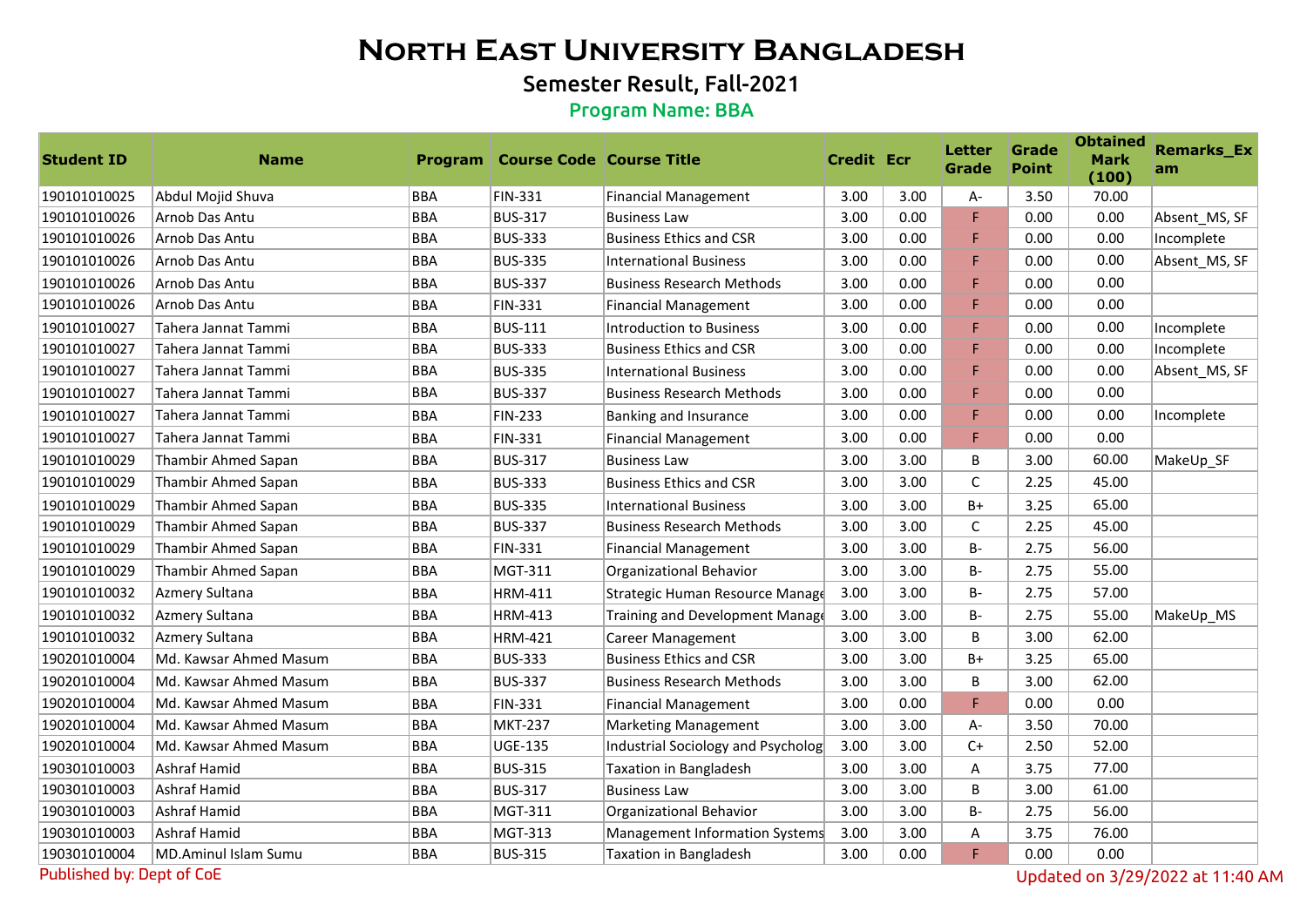### Semester Result, Fall-2021

#### Program Name: BBA

| <b>Student ID</b> | <b>Name</b>                 |            | <b>Program   Course Code   Course Title</b> |                                       | <b>Credit Ecr</b> |      | <b>Letter</b><br>Grade | Grade<br><b>Point</b> | <b>Obtained</b><br><b>Mark</b><br>(100) | <b>Remarks_Ex</b><br>am |
|-------------------|-----------------------------|------------|---------------------------------------------|---------------------------------------|-------------------|------|------------------------|-----------------------|-----------------------------------------|-------------------------|
| 190301010004      | MD.Aminul Islam Sumu        | <b>BBA</b> | <b>BUS-317</b>                              | <b>Business Law</b>                   | 3.00              | 0.00 | F                      | 0.00                  | 0.00                                    | Absent MS, SF           |
| 190301010004      | <b>MD.Aminul Islam Sumu</b> | <b>BBA</b> | MGT-311                                     | Organizational Behavior               | 3.00              | 0.00 | F                      | 0.00                  | 0.00                                    |                         |
| 190301010004      | MD.Aminul Islam Sumu        | <b>BBA</b> | <b>MGT-313</b>                              | Management Information Systems        | 3.00              | 0.00 | F                      | 0.00                  | 0.00                                    |                         |
| 190301010006      | MD.Didarul Islam Tapader    | <b>BBA</b> | <b>BUS-315</b>                              | <b>Taxation in Bangladesh</b>         | 3.00              | 3.00 | D                      | 2.00                  | 41.00                                   |                         |
| 190301010006      | MD.Didarul Islam Tapader    | <b>BBA</b> | <b>BUS-317</b>                              | Business Law                          | 3.00              | 3.00 | C                      | 2.25                  | 45.00                                   |                         |
| 190301010006      | MD.Didarul Islam Tapader    | <b>BBA</b> | MGT-311                                     | Organizational Behavior               | 3.00              | 3.00 | D                      | 2.00                  | 40.00                                   |                         |
| 190301010006      | MD.Didarul Islam Tapader    | <b>BBA</b> | MGT-313                                     | <b>Management Information Systems</b> | 3.00              | 3.00 | $B -$                  | 2.75                  | 55.00                                   |                         |
| 190301010006      | MD.Didarul Islam Tapader    | <b>BBA</b> | <b>UGE-135</b>                              | Industrial Sociology and Psycholog    | 3.00              | 0.00 | F                      | 0.00                  | 22.00                                   |                         |
| 190301010009      | Sourav Dev Shodip           | <b>BBA</b> | <b>BUS-315</b>                              | Taxation in Bangladesh                | 3.00              | 3.00 | C+                     | 2.50                  | 50.00                                   |                         |
| 190301010009      | Sourav Dev Shodip           | <b>BBA</b> | <b>BUS-317</b>                              | <b>Business Law</b>                   | 3.00              | 3.00 | $B -$                  | 2.75                  | 56.00                                   |                         |
| 190301010009      | Sourav Dev Shodip           | <b>BBA</b> | MGT-311                                     | Organizational Behavior               | 3.00              | 3.00 | D                      | 2.00                  | 42.00                                   |                         |
| 190301010009      | Sourav Dev Shodip           | <b>BBA</b> | MGT-313                                     | <b>Management Information Systems</b> | 3.00              | 3.00 | <b>B-</b>              | 2.75                  | 56.00                                   |                         |
| 200101010001      | Sadat Musharraf Ohin        | BBA        | <b>ACC-235</b>                              | <b>Management Accounting</b>          | 3.00              | 3.00 | B                      | 3.00                  | 60.00                                   |                         |
| 200101010001      | Sadat Musharraf Ohin        | <b>BBA</b> | <b>FIN-233</b>                              | Banking and Insurance                 | 3.00              | 3.00 | B                      | 3.00                  | 60.00                                   |                         |
| 200101010001      | Sadat Musharraf Ohin        | <b>BBA</b> | <b>MKT-237</b>                              | <b>Marketing Management</b>           | 3.00              | 3.00 | <b>B-</b>              | 2.75                  | 56.00                                   |                         |
| 200101010001      | Sadat Musharraf Ohin        | <b>BBA</b> | <b>STA-231</b>                              | <b>Business Statistics-2</b>          | 3.00              | 3.00 | B+                     | 3.25                  | 65.00                                   |                         |
| 200101010009      | Elma Siddika Prova          | <b>BBA</b> | <b>ACC-235</b>                              | <b>Management Accounting</b>          | 3.00              | 0.00 | F                      | 0.00                  | 36.00                                   |                         |
| 200101010009      | Elma Siddika Prova          | <b>BBA</b> | <b>BUS-213</b>                              | <b>Business Communication</b>         | 3.00              | 3.00 | D                      | 2.00                  | 40.00                                   | MakeUp MS               |
| 200101010009      | Elma Siddika Prova          | <b>BBA</b> | ECO-217                                     | <b>Microeconomics</b>                 | 3.00              | 3.00 | C+                     | 2.50                  | 50.00                                   |                         |
| 200101010009      | Elma Siddika Prova          | <b>BBA</b> | <b>MKT-237</b>                              | <b>Marketing Management</b>           | 3.00              | 3.00 | C                      | 2.25                  | 46.00                                   | MakeUp_MS               |
| 200101010009      | Elma Siddika Prova          | <b>BBA</b> | <b>STA-231</b>                              | <b>Business Statistics-2</b>          | 3.00              | 3.00 | C                      | 2.25                  | 47.00                                   |                         |
| 200101010018      | Momtaj Binte Akram          | <b>BBA</b> | <b>ACC-235</b>                              | <b>Management Accounting</b>          | 3.00              | 3.00 | $B -$                  | 2.75                  | 58.00                                   |                         |
| 200101010018      | Momtaj Binte Akram          | <b>BBA</b> | <b>FIN-233</b>                              | Banking and Insurance                 | 3.00              | 3.00 | А-                     | 3.50                  | 70.00                                   |                         |
| 200101010018      | Momtaj Binte Akram          | <b>BBA</b> | <b>MKT-237</b>                              | <b>Marketing Management</b>           | 3.00              | 3.00 | A+                     | 4.00                  | 80.00                                   |                         |
| 200101010018      | Momtaj Binte Akram          | <b>BBA</b> | <b>STA-231</b>                              | <b>Business Statistics-2</b>          | 3.00              | 3.00 | $B -$                  | 2.75                  | 55.00                                   |                         |
| 200101010020      | Muhaiminul Islam Parbej     | <b>BBA</b> | <b>ACC-235</b>                              | <b>Management Accounting</b>          | 3.00              | 3.00 | C+                     | 2.50                  | 51.00                                   |                         |
| 200101010020      | Muhaiminul Islam Parbej     | <b>BBA</b> | <b>FIN-233</b>                              | Banking and Insurance                 | 3.00              | 3.00 | <b>B-</b>              | 2.75                  | 55.00                                   |                         |
| 200101010020      | Muhaiminul Islam Parbej     | <b>BBA</b> | <b>MKT-237</b>                              | <b>Marketing Management</b>           | 3.00              | 3.00 | C                      | 2.25                  | 45.00                                   |                         |
| 200101010020      | Muhaiminul Islam Parbej     | <b>BBA</b> | STA-231                                     | <b>Business Statistics-2</b>          | 3.00              | 3.00 | $B -$                  | 2.75                  | 58.00                                   |                         |
| 200101010024      | Umme Habiba Jui             | <b>BBA</b> | <b>ACC-235</b>                              | <b>Management Accounting</b>          | 3.00              | 3.00 | C                      | 2.25                  | 46.00                                   |                         |
| 200101010024      | Umme Habiba Jui             | <b>BBA</b> | <b>FIN-233</b>                              | Banking and Insurance                 | 3.00              | 3.00 | C                      | 2.25                  | 46.00                                   |                         |

Published by: Dept of CoE Updated on 3/29/2022 at 11:40 AM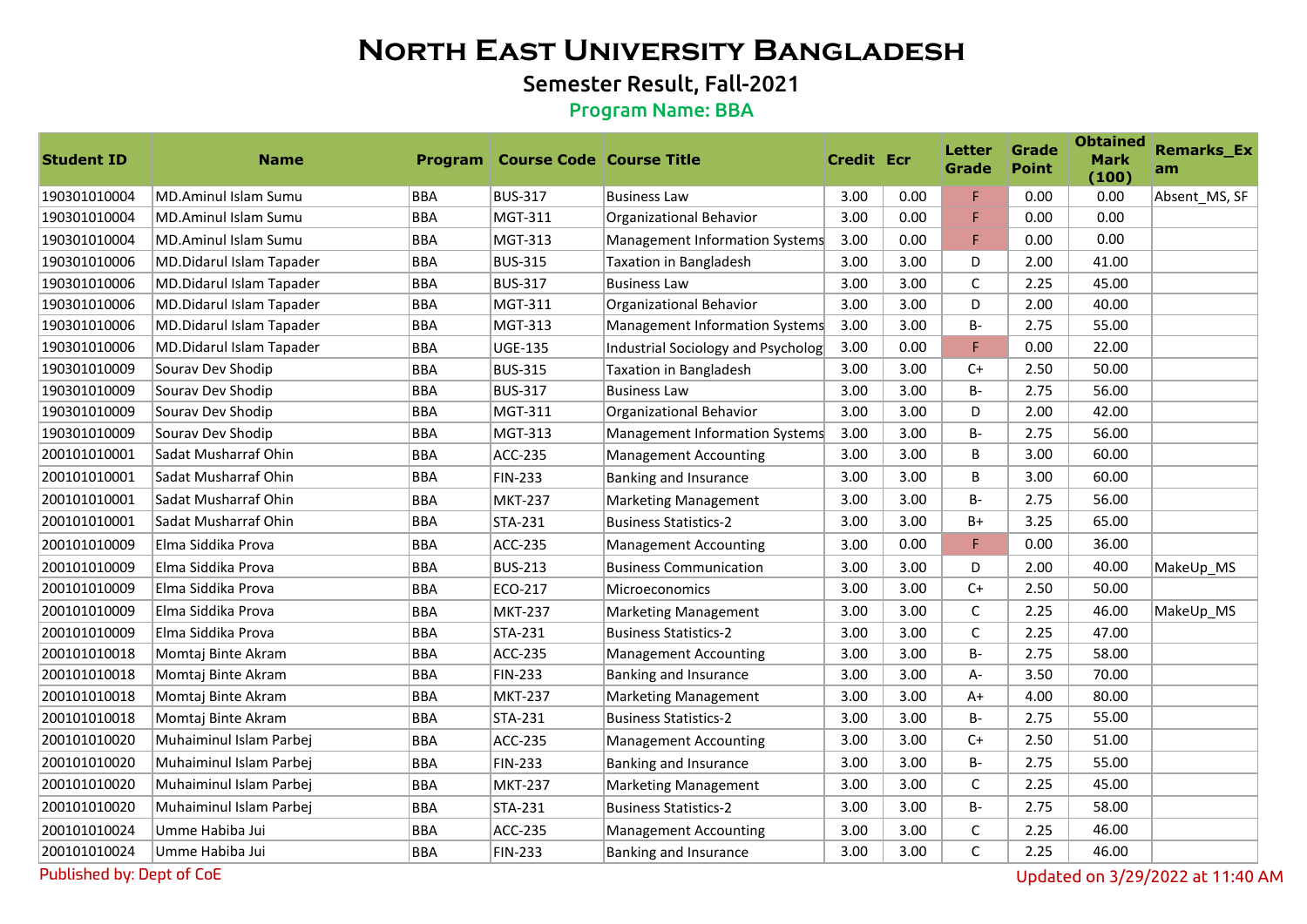### Semester Result, Fall-2021

#### Program Name: BBA

| <b>Student ID</b> | <b>Name</b>             |            | <b>Program   Course Code   Course Title</b> |                                           | <b>Credit Ecr</b> |      | <b>Letter</b><br>Grade | Grade<br><b>Point</b> | <b>Obtained</b><br><b>Mark</b><br>(100) | <b>Remarks_Ex</b><br>am |
|-------------------|-------------------------|------------|---------------------------------------------|-------------------------------------------|-------------------|------|------------------------|-----------------------|-----------------------------------------|-------------------------|
| 200101010024      | Umme Habiba Jui         | BBA        | <b>MKT-237</b>                              | <b>Marketing Management</b>               | 3.00              | 3.00 | D                      | 2.00                  | 41.00                                   |                         |
| 200101010024      | Umme Habiba Jui         | <b>BBA</b> | STA-231                                     | <b>Business Statistics-2</b>              | 3.00              | 3.00 | B                      | 3.00                  | 62.00                                   |                         |
| 200101010028      | Sadia Akther Yashfa     | BBA        | <b>ACC-235</b>                              | <b>Management Accounting</b>              | 3.00              | 3.00 | C                      | 2.25                  | 45.00                                   |                         |
| 200101010028      | Sadia Akther Yashfa     | <b>BBA</b> | FIN-233                                     | Banking and Insurance                     | 3.00              | 3.00 | $\mathsf C$            | 2.25                  | 46.00                                   |                         |
| 200101010028      | Sadia Akther Yashfa     | <b>BBA</b> | <b>MKT-237</b>                              | Marketing Management                      | 3.00              | 3.00 | C                      | 2.25                  | 45.00                                   |                         |
| 200101010028      | Sadia Akther Yashfa     | BBA        | STA-231                                     | <b>Business Statistics-2</b>              | 3.00              | 3.00 | $C+$                   | 2.50                  | 52.00                                   |                         |
| 200301010001      | Rubaiya Fazlu Jisa      | <b>BBA</b> | ACC-215                                     | <b>Intermediate Accounting</b>            | 3.00              | 3.00 | C                      | 2.25                  | 48.00                                   |                         |
| 200301010001      | Rubaiya Fazlu Jisa      | <b>BBA</b> | <b>BUS-213</b>                              | <b>Business Communication</b>             | 3.00              | 3.00 | D                      | 2.00                  | 42.00                                   |                         |
| 200301010001      | Rubaiya Fazlu Jisa      | BBA        | ECO-217                                     | Microeconomics                            | 3.00              | 3.00 | B-                     | 2.75                  | 55.00                                   |                         |
| 200301010001      | Rubaiya Fazlu Jisa      | BBA        | MAT-211                                     | <b>Mathematics for Business Decision</b>  | 3.00              | 3.00 | <b>B</b> -             | 2.75                  | 56.00                                   |                         |
| 200301010002      | Samad Ahmed             | <b>BBA</b> | ACC-215                                     | <b>Intermediate Accounting</b>            | 3.00              | 3.00 | D                      | 2.00                  | 42.00                                   |                         |
| 200301010002      | Samad Ahmed             | BBA        | <b>BUS-213</b>                              | <b>Business Communication</b>             | 3.00              | 3.00 | $C+$                   | 2.50                  | 50.00                                   |                         |
| 200301010002      | Samad Ahmed             | <b>BBA</b> | ECO-217                                     | Microeconomics                            | 3.00              | 3.00 | B                      | 3.00                  | 60.00                                   |                         |
| 200301010002      | Samad Ahmed             | <b>BBA</b> | MAT-211                                     | <b>Mathematics for Business Decision</b>  | 3.00              | 3.00 | $B+$                   | 3.25                  | 65.00                                   |                         |
| 210101010001      | Nasima Akter Roksana    | BBA        | <b>BUS-213</b>                              | <b>Business Communication</b>             | 3.00              | 3.00 | $A -$                  | 3.50                  | 70.00                                   |                         |
| 210101010001      | Nasima Akter Roksana    | <b>BBA</b> | <b>MAT-137</b>                              | <b>Basic Mathematics</b>                  | 3.00              | 3.00 | A+                     | 4.00                  | 81.00                                   |                         |
| 210101010001      | Nasima Akter Roksana    | <b>BBA</b> | <b>MKT-133</b>                              | Principles of Marketing                   | 3.00              | 3.00 | A                      | 3.75                  | 75.00                                   |                         |
| 210101010001      | Nasima Akter Roksana    | BBA        | <b>UGE-135</b>                              | <b>Industrial Sociology and Psycholog</b> | 3.00              | 3.00 | $B+$                   | 3.25                  | 66.00                                   |                         |
| 210101010002      | Syeda Sayma Begum       | BBA        | <b>BUS-213</b>                              | <b>Business Communication</b>             | 3.00              | 0.00 | F                      | 0.00                  | 0.00                                    |                         |
| 210101010002      | Syeda Sayma Begum       | BBA        | <b>MAT-137</b>                              | <b>Basic Mathematics</b>                  | 3.00              | 0.00 | F                      | 0.00                  | 0.00                                    | Absent MS, SF           |
| 210101010002      | Syeda Sayma Begum       | BBA        | <b>MKT-133</b>                              | Principles of Marketing                   | 3.00              | 0.00 | F                      | 0.00                  | 0.00                                    |                         |
| 210101010002      | Syeda Sayma Begum       | <b>BBA</b> | <b>UGE-135</b>                              | Industrial Sociology and Psycholog        | 3.00              | 0.00 | F                      | 0.00                  | 0.00                                    |                         |
| 210101010003      | Mazed Ahmed Sami        | <b>BBA</b> | <b>BUS-213</b>                              | <b>Business Communication</b>             | 3.00              | 3.00 | B                      | 3.00                  | 60.00                                   |                         |
| 210101010003      | <b>Mazed Ahmed Sami</b> | BBA        | <b>MAT-137</b>                              | <b>Basic Mathematics</b>                  | 3.00              | 3.00 | D                      | 2.00                  | 41.00                                   |                         |
| 210101010003      | Mazed Ahmed Sami        | BBA        | <b>MKT-133</b>                              | <b>Principles of Marketing</b>            | 3.00              | 3.00 | Α                      | 3.75                  | 75.00                                   |                         |
| 210101010003      | <b>Mazed Ahmed Sami</b> | BBA        | <b>UGE-135</b>                              | Industrial Sociology and Psycholog        | 3.00              | 3.00 | B                      | 3.00                  | 60.00                                   | MakeUp_SF               |
| 210101010005      | Shabab Ashraf Khan      | <b>BBA</b> | <b>BUS-213</b>                              | <b>Business Communication</b>             | 3.00              | 0.00 | F                      | 0.00                  | 0.00                                    |                         |
| 210101010005      | Shabab Ashraf Khan      | <b>BBA</b> | <b>MAT-137</b>                              | <b>Basic Mathematics</b>                  | 3.00              | 0.00 | F                      | 0.00                  | 0.00                                    | Absent SF               |
| 210101010005      | Shabab Ashraf Khan      | <b>BBA</b> | <b>MKT-133</b>                              | Principles of Marketing                   | 3.00              | 0.00 | F                      | 0.00                  | 0.00                                    |                         |
| 210101010005      | Shabab Ashraf Khan      | <b>BBA</b> | <b>UGE-135</b>                              | Industrial Sociology and Psycholog        | 3.00              | 0.00 | F                      | 0.00                  | 0.00                                    |                         |
| 210101010006      | Md. Shaidur Rahman      | <b>BBA</b> | <b>BUS-213</b>                              | <b>Business Communication</b>             | 3.00              | 0.00 | F                      | 0.00                  | 22.00                                   |                         |

Published by: Dept of CoE Updated on 3/29/2022 at 11:40 AM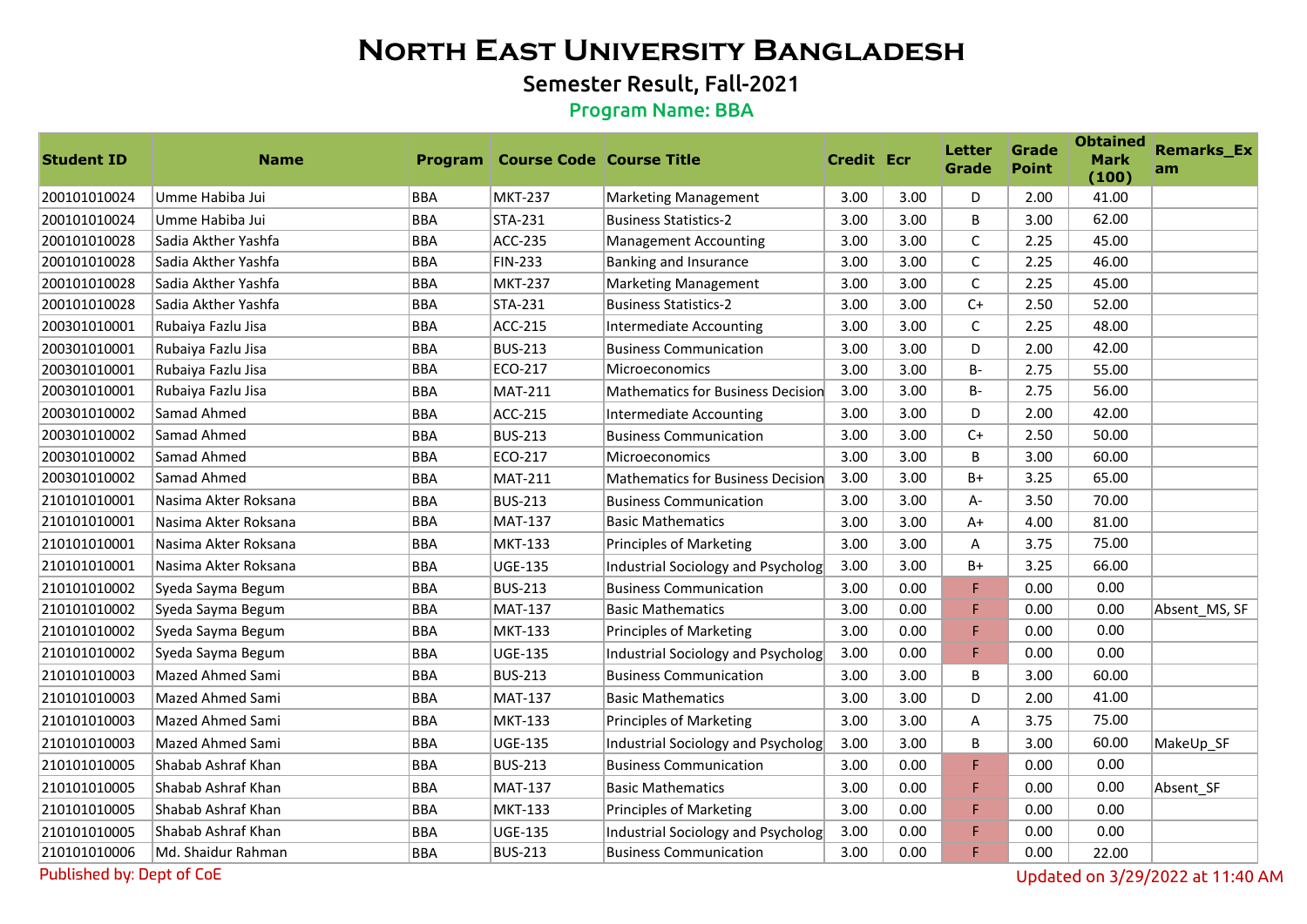### Semester Result, Fall-2021

| <b>Student ID</b> | <b>Name</b>          |            | <b>Program   Course Code   Course Title</b> |                                    | <b>Credit Ecr</b> |      | <b>Letter</b><br><b>Grade</b> | Grade<br><b>Point</b> | <b>Obtained</b><br><b>Mark</b><br>(100) | <b>Remarks_Ex</b><br>am |
|-------------------|----------------------|------------|---------------------------------------------|------------------------------------|-------------------|------|-------------------------------|-----------------------|-----------------------------------------|-------------------------|
| 210101010006      | Md. Shaidur Rahman   | <b>BBA</b> | MAT-137                                     | <b>Basic Mathematics</b>           | 3.00              | 3.00 | B-                            | 2.75                  | 57.00                                   |                         |
| 210101010006      | Md. Shaidur Rahman   | <b>BBA</b> | MKT-133                                     | <b>Principles of Marketing</b>     | 3.00              | 3.00 | D                             | 2.00                  | 40.00                                   |                         |
| 210101010006      | Md. Shaidur Rahman   | <b>BBA</b> | UGE-135                                     | Industrial Sociology and Psycholog | 3.00              | 3.00 | D                             | 2.00                  | 40.00                                   |                         |
| 210101010101      | Ummeh Habiba Lima    | <b>BBA</b> | <b>ACC-235</b>                              | <b>Management Accounting</b>       | 3.00              | 3.00 | D                             | 2.00                  | 43.00                                   |                         |
| 210101010101      | Ummeh Habiba Lima    | BBA        | <b>FIN-233</b>                              | Banking and Insurance              | 3.00              | 3.00 | $C+$                          | 2.50                  | 50.00                                   |                         |
| 210101010101      | Ummeh Habiba Lima    | BBA        | MGT-311                                     | Organizational Behavior            | 3.00              | 3.00 | $C+$                          | 2.50                  | 52.00                                   |                         |
| 210101010101      | Ummeh Habiba Lima    | BBA        | STA-231                                     | <b>Business Statistics-2</b>       | 3.00              | 3.00 | $B+$                          | 3.25                  | 65.00                                   |                         |
| 210101010102      | Hriday Kumar Das     | <b>BBA</b> | <b>ACC-235</b>                              | <b>Management Accounting</b>       | 3.00              | 3.00 | A-                            | 3.50                  | 72.00                                   |                         |
| 210101010102      | Hriday Kumar Das     | <b>BBA</b> | <b>FIN-233</b>                              | Banking and Insurance              | 3.00              | 3.00 | $A -$                         | 3.50                  | 71.00                                   |                         |
| 210101010102      | Hriday Kumar Das     | BBA        | MGT-311                                     | Organizational Behavior            | 3.00              | 3.00 | B                             | 3.00                  | 62.00                                   |                         |
| 210101010102      | Hriday Kumar Das     | <b>BBA</b> | <b>STA-231</b>                              | <b>Business Statistics-2</b>       | 3.00              | 3.00 | B-                            | 2.75                  | 57.00                                   |                         |
| 210201010003      | Mahbuba Jenia Tripty | BBA        | <b>ACC-121</b>                              | Principles of Accounting           | 3.00              | 3.00 | $C+$                          | 2.50                  | 51.00                                   |                         |
| 210201010003      | Mahbuba Jenia Tripty | <b>BBA</b> | <b>FIN-125</b>                              | Principles of Business Finance     | 3.00              | 3.00 | D                             | 2.00                  | 41.00                                   |                         |
| 210201010003      | Mahbuba Jenia Tripty | <b>BBA</b> | MKT-133                                     | Principles of Marketing            | 3.00              | 3.00 | D                             | 2.00                  | 40.00                                   |                         |
| 210201010003      | Mahbuba Jenia Tripty | <b>BBA</b> | UGE-123                                     | <b>Bangladesh Studies</b>          | 3.00              | 3.00 | A-                            | 3.50                  | 70.00                                   |                         |
| 210201010004      | Emran Hussen         | BBA        | <b>ACC-121</b>                              | Principles of Accounting           | 3.00              | 3.00 | C                             | 2.25                  | 45.00                                   |                         |
| 210201010004      | Emran Hussen         | BBA        | <b>FIN-125</b>                              | Principles of Business Finance     | 3.00              | 3.00 | D                             | 2.00                  | 40.00                                   |                         |
| 210201010004      | Emran Hussen         | BBA        | <b>MKT-133</b>                              | <b>Principles of Marketing</b>     | 3.00              | 3.00 | D                             | 2.00                  | 40.00                                   |                         |
| 210201010004      | Emran Hussen         | BBA        | <b>UGE-123</b>                              | <b>Bangladesh Studies</b>          | 3.00              | 3.00 | B-                            | 2.75                  | 55.00                                   |                         |
| 210201010005      | Anup Talukder        | <b>BBA</b> | <b>ACC-121</b>                              | Principles of Accounting           | 3.00              | 0.00 | F                             | 0.00                  | 0.00                                    |                         |
| 210201010005      | Anup Talukder        | BBA        | FIN-125                                     | Principles of Business Finance     | 3.00              | 0.00 | F                             | 0.00                  | 0.00                                    |                         |
| 210201010005      | Anup Talukder        | BBA        | MKT-133                                     | <b>Principles of Marketing</b>     | 3.00              | 0.00 | F                             | 0.00                  | 0.00                                    |                         |
| 210201010005      | Anup Talukder        | <b>BBA</b> | <b>UGE-123</b>                              | <b>Bangladesh Studies</b>          | 3.00              | 0.00 | F                             | 0.00                  | 0.00                                    |                         |
| 210201010006      | Hasibul Hasan Fahim  | BBA        | <b>ACC-121</b>                              | Principles of Accounting           | 3.00              | 3.00 | B                             | 3.00                  | 61.00                                   |                         |
| 210201010006      | Hasibul Hasan Fahim  | BBA        | FIN-125                                     | Principles of Business Finance     | 3.00              | 3.00 | C                             | 2.25                  | 45.00                                   |                         |
| 210201010006      | Hasibul Hasan Fahim  | <b>BBA</b> | MKT-133                                     | <b>Principles of Marketing</b>     | 3.00              | 3.00 | $B+$                          | 3.25                  | 65.00                                   |                         |
| 210201010006      | Hasibul Hasan Fahim  | <b>BBA</b> | <b>UGE-123</b>                              | <b>Bangladesh Studies</b>          | 3.00              | 3.00 | A+                            | 4.00                  | 80.00                                   |                         |
| 210201010007      | Sarah Aklag Rahman   | <b>BBA</b> | <b>ACC-121</b>                              | Principles of Accounting           | 3.00              | 3.00 | A-                            | 3.50                  | 70.00                                   |                         |
| 210201010007      | Sarah Aklag Rahman   | <b>BBA</b> | <b>FIN-125</b>                              | Principles of Business Finance     | 3.00              | 3.00 | $C+$                          | 2.50                  | 51.00                                   | MakeUp SF               |
| 210201010007      | Sarah Aklaq Rahman   | <b>BBA</b> | <b>MKT-133</b>                              | <b>Principles of Marketing</b>     | 3.00              | 3.00 | A-                            | 3.50                  | 72.00                                   |                         |
| 210201010007      | Sarah Aklag Rahman   | <b>BBA</b> | <b>UGE-123</b>                              | <b>Bangladesh Studies</b>          | 3.00              | 3.00 | A+                            | 4.00                  | 80.00                                   |                         |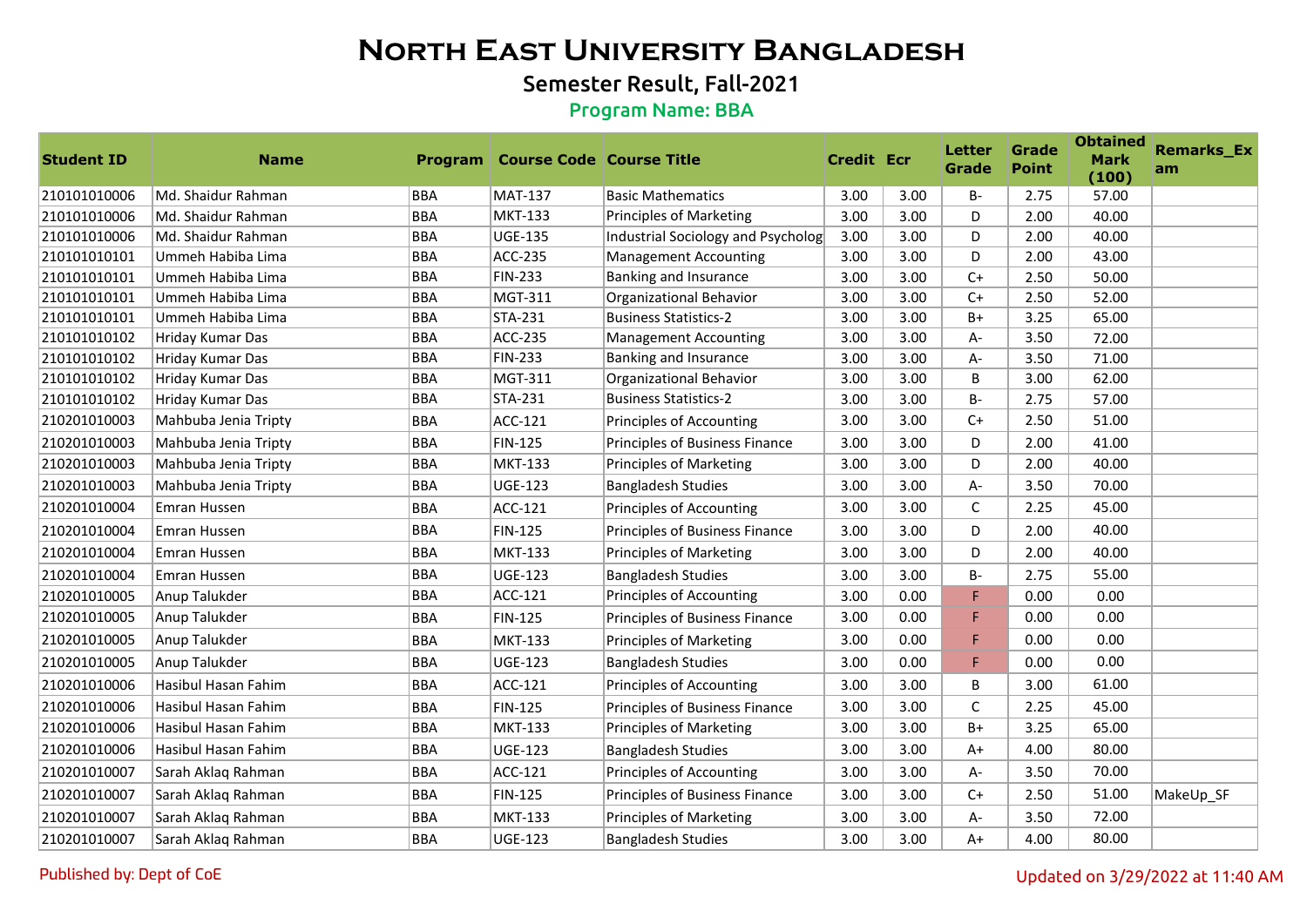### Semester Result, Fall-2021

| <b>Student ID</b> | <b>Name</b>              |            | <b>Program   Course Code   Course Title</b> |                                   | Credit Ecr |      | <b>Letter</b><br>Grade | Grade<br><b>Point</b> | <b>Obtained</b><br><b>Mark</b><br>(100) | <b>Remarks_Ex</b><br>am |
|-------------------|--------------------------|------------|---------------------------------------------|-----------------------------------|------------|------|------------------------|-----------------------|-----------------------------------------|-------------------------|
| 210201010008      | Md.Abdul Aziz Jihan      | <b>BBA</b> | ACC-121                                     | <b>Principles of Accounting</b>   | 3.00       | 3.00 | B+                     | 3.25                  | 66.00                                   |                         |
| 210201010008      | Md.Abdul Aziz Jihan      | <b>BBA</b> | <b>FIN-125</b>                              | Principles of Business Finance    | 3.00       | 3.00 | D                      | 2.00                  | 40.00                                   |                         |
| 210201010008      | Md.Abdul Aziz Jihan      | <b>BBA</b> | <b>MKT-133</b>                              | <b>Principles of Marketing</b>    | 3.00       | 3.00 | $\mathsf{C}$           | 2.25                  | 45.00                                   |                         |
| 210201010008      | Md.Abdul Aziz Jihan      | <b>BBA</b> | <b>UGE-123</b>                              | <b>Bangladesh Studies</b>         | 3.00       | 3.00 | B                      | 3.00                  | 60.00                                   |                         |
| 210201010101      | Riday Banik              | <b>BBA</b> | <b>BUS-315</b>                              | Taxation in Bangladesh            | 3.00       | 3.00 | B-                     | 2.75                  | 57.00                                   |                         |
| 210201010101      | Riday Banik              | <b>BBA</b> | <b>BUS-317</b>                              | <b>Business Law</b>               | 3.00       | 0.00 | F                      | 0.00                  | 0.00                                    | MakeUp MS, Ab           |
| 210201010101      | Riday Banik              | <b>BBA</b> | ECO-217                                     | Microeconomics                    | 3.00       | 3.00 | B                      | 3.00                  | 60.00                                   |                         |
| 210201010101      | Riday Banik              | <b>BBA</b> | STA-231                                     | <b>Business Statistics-2</b>      | 3.00       | 3.00 | $\mathsf C$            | 2.25                  | 47.00                                   |                         |
| 210201010102      | Md.Abu Syed              | <b>BBA</b> | <b>ACC-235</b>                              | <b>Management Accounting</b>      | 3.00       | 0.00 | F                      | 0.00                  | 0.00                                    | Absent SF               |
| 210201010102      | Md.Abu Syed              | <b>BBA</b> | <b>BUS-315</b>                              | Taxation in Bangladesh            | 3.00       | 3.00 | $C+$                   | 2.50                  | 53.00                                   |                         |
| 210201010102      | Md.Abu Syed              | <b>BBA</b> | ECO-217                                     | <b>Microeconomics</b>             | 3.00       | 3.00 | B+                     | 3.25                  | 65.00                                   |                         |
| 210201010102      | Md.Abu Syed              | <b>BBA</b> | <b>MAT-211</b>                              | Mathematics for Business Decision | 3.00       | 3.00 | A-                     | 3.50                  | 70.00                                   |                         |
| 210201010103      | Nusrat Jabin Tisha       | <b>BBA</b> | <b>BUS-315</b>                              | Taxation in Bangladesh            | 3.00       | 0.00 | F                      | 0.00                  | 0.00                                    |                         |
| 210201010103      | Nusrat Jabin Tisha       | <b>BBA</b> | <b>BUS-317</b>                              | <b>Business Law</b>               | 3.00       | 3.00 | B                      | 3.00                  | 62.00                                   |                         |
| 210201010103      | Nusrat Jabin Tisha       | <b>BBA</b> | <b>MKT-237</b>                              | <b>Marketing Management</b>       | 3.00       | 3.00 | D                      | 2.00                  | 40.00                                   |                         |
| 210201010103      | Nusrat Jabin Tisha       | <b>BBA</b> | <b>STA-231</b>                              | <b>Business Statistics-2</b>      | 3.00       | 3.00 | D                      | 2.00                  | 40.00                                   |                         |
| 210201010104      | Somyogit Das             | <b>BBA</b> | ACC-235                                     | <b>Management Accounting</b>      | 3.00       | 3.00 | D                      | 2.00                  | 43.00                                   |                         |
| 210201010104      | Somyogit Das             | <b>BBA</b> | <b>BUS-315</b>                              | Taxation in Bangladesh            | 3.00       | 3.00 | B+                     | 3.25                  | 66.00                                   |                         |
| 210201010104      | Somyogit Das             | <b>BBA</b> | <b>MGT-313</b>                              | Management Information Systems    | 3.00       | 3.00 | B                      | 3.00                  | 60.00                                   |                         |
| 210201010104      | Somyogit Das             | <b>BBA</b> | <b>MKT-237</b>                              | <b>Marketing Management</b>       | 3.00       | 3.00 | $C+$                   | 2.50                  | 51.00                                   |                         |
| 210301010001      | Plabon Kumar             | <b>BBA</b> | <b>BUS-111</b>                              | <b>Introduction to Business</b>   | 3.00       | 3.00 | $C+$                   | 2.50                  | 51.00                                   |                         |
| 210301010001      | Plabon Kumar             | <b>BBA</b> | CSE-113                                     | Introduction to Computer Applicat | 3.00       | 3.00 | B                      | 3.00                  | 62.00                                   |                         |
| 210301010001      | Plabon Kumar             | <b>BBA</b> | <b>ENG-011</b>                              | <b>Remedial English</b>           | 0.00       | 0.00 | $\mathsf C$            | 2.25                  | 45.00                                   |                         |
| 210301010001      | Plabon Kumar             | <b>BBA</b> | <b>MGT-115</b>                              | <b>Fundamentals of Management</b> | 3.00       | 3.00 | <b>B-</b>              | 2.75                  | 55.00                                   |                         |
| 210301010003      | <b>Muksit Nadim Rony</b> | <b>BBA</b> | <b>BUS-111</b>                              | Introduction to Business          | 3.00       | 0.00 | F                      | 0.00                  | 19.00                                   |                         |
| 210301010003      | Muksit Nadim Rony        | <b>BBA</b> | CSE-113                                     | Introduction to Computer Applicat | 3.00       | 0.00 | F                      | 0.00                  | 27.00                                   |                         |
| 210301010003      | Muksit Nadim Rony        | <b>BBA</b> | <b>ENG-011</b>                              | <b>Remedial English</b>           | 0.00       | 0.00 | F                      | 0.00                  | 21.00                                   |                         |
| 210301010003      | Muksit Nadim Rony        | <b>BBA</b> | <b>MGT-115</b>                              | <b>Fundamentals of Management</b> | 3.00       | 0.00 | F.                     | 0.00                  | 20.00                                   |                         |
| 210301010004      | Samir Hassan Chowdhury   | <b>BBA</b> | <b>BUS-111</b>                              | <b>Introduction to Business</b>   | 3.00       | 0.00 | F.                     | 0.00                  | 12.00                                   |                         |
| 210301010004      | Samir Hassan Chowdhury   | <b>BBA</b> | CSE-113                                     | Introduction to Computer Applicat | 3.00       | 0.00 | F                      | 0.00                  | 34.00                                   |                         |
| 210301010004      | Samir Hassan Chowdhury   | <b>BBA</b> | <b>ENG-011</b>                              | Remedial English                  | 0.00       | 0.00 | F.                     | 0.00                  | 30.00                                   |                         |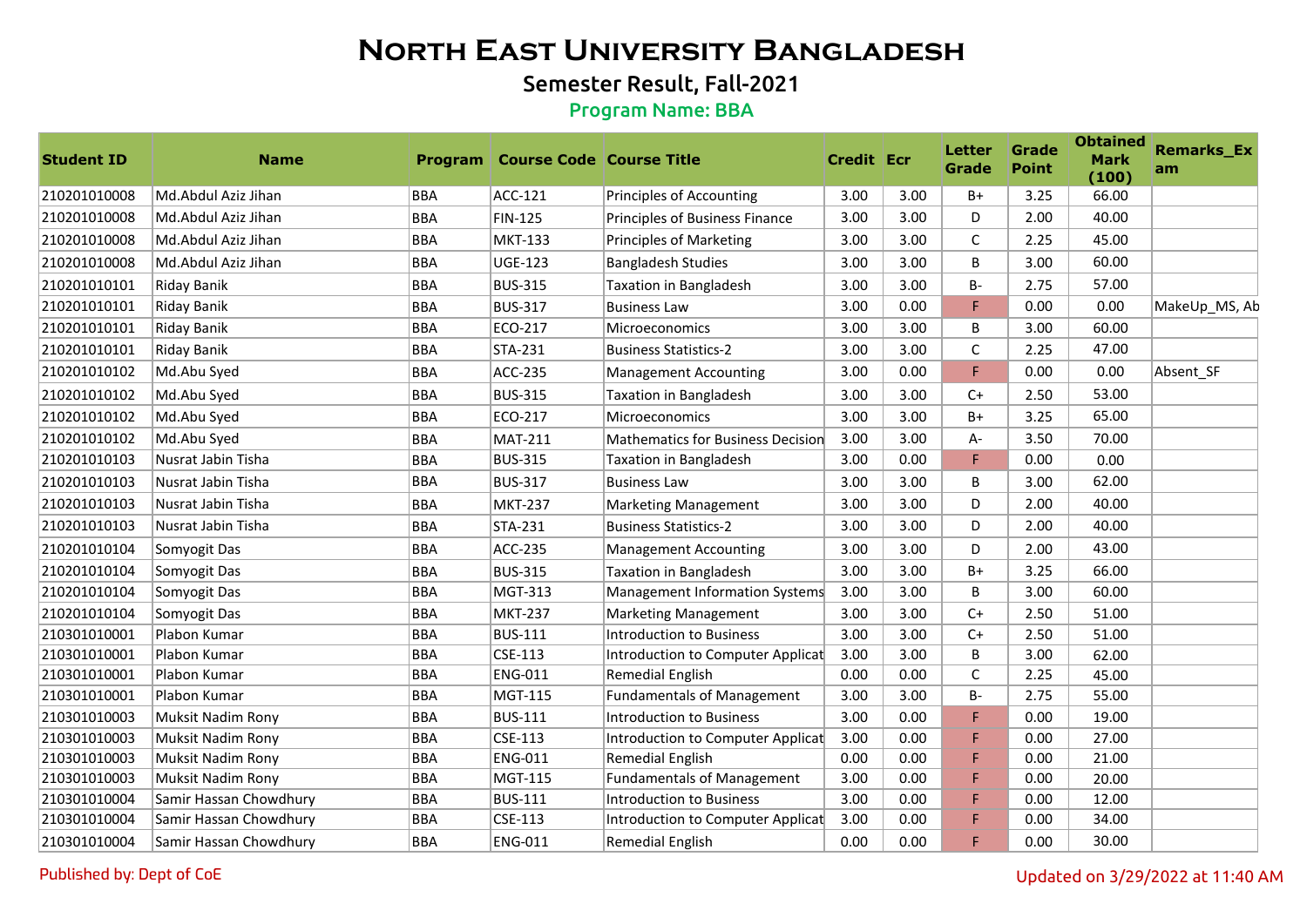### Semester Result, Fall-2021

| <b>Student ID</b> | <b>Name</b>                |            | <b>Program Course Code Course Title</b> |                                          | <b>Credit Ecr</b> |      | <b>Letter</b><br>Grade | Grade<br><b>Point</b> | <b>Obtained</b><br><b>Mark</b><br>(100) | <b>Remarks_Ex</b><br>am |
|-------------------|----------------------------|------------|-----------------------------------------|------------------------------------------|-------------------|------|------------------------|-----------------------|-----------------------------------------|-------------------------|
| 210301010004      | Samir Hassan Chowdhury     | BBA        | MGT-115                                 | <b>Fundamentals of Management</b>        | 3.00              | 0.00 | F                      | 0.00                  | 0.00                                    |                         |
| 210301010005      | Ahasannur Rashid Chowdhury | <b>BBA</b> | <b>BUS-111</b>                          | <b>Introduction to Business</b>          | 3.00              | 3.00 | D                      | 2.00                  | 42.00                                   |                         |
| 210301010005      | Ahasannur Rashid Chowdhury | <b>BBA</b> | CSE-113                                 | <b>Introduction to Computer Applicat</b> | 3.00              | 3.00 | C                      | 2.25                  | 46.00                                   | MakeUp_SF               |
| 210301010005      | Ahasannur Rashid Chowdhury | <b>BBA</b> | <b>ENG-011</b>                          | <b>Remedial English</b>                  | 0.00              | 0.00 | C                      | 2.25                  | 45.00                                   | MakeUp_SF               |
| 210301010005      | Ahasannur Rashid Chowdhury | BBA        | <b>MGT-115</b>                          | <b>Fundamentals of Management</b>        | 3.00              | 3.00 | $C+$                   | 2.50                  | 53.00                                   | MakeUp_SF               |
| 210301010006      | <b>Fuhad Ahmed</b>         | BBA        | <b>BUS-111</b>                          | <b>Introduction to Business</b>          | 3.00              | 0.00 | F                      | 0.00                  | 7.00                                    |                         |
| 210301010006      | <b>Fuhad Ahmed</b>         | <b>BBA</b> | CSE-113                                 | Introduction to Computer Applicat        | 3.00              | 0.00 | F                      | 0.00                  | 0.00                                    |                         |
| 210301010006      | <b>Fuhad Ahmed</b>         | BBA        | <b>ENG-011</b>                          | <b>Remedial English</b>                  | 0.00              | 0.00 | F                      | 0.00                  | 0.00                                    |                         |
| 210301010006      | <b>Fuhad Ahmed</b>         | BBA        | MGT-115                                 | <b>Fundamentals of Management</b>        | 3.00              | 0.00 | F                      | 0.00                  | 0.00                                    |                         |
| 210301010007      | Tasnim Jannah Tuli         | <b>BBA</b> | <b>BUS-111</b>                          | <b>Introduction to Business</b>          | 3.00              | 0.00 | F                      | 0.00                  | 27.00                                   |                         |
| 210301010007      | Tasnim Jannah Tuli         | BBA        | $CSE-113$                               | Introduction to Computer Applicat        | 3.00              | 0.00 | F                      | 0.00                  | 36.00                                   |                         |
| 210301010007      | Tasnim Jannah Tuli         | <b>BBA</b> | <b>ENG-011</b>                          | <b>Remedial English</b>                  | 0.00              | 0.00 | $\mathsf{C}$           | 2.25                  | 47.00                                   | MakeUp MS               |
| 210301010007      | Tasnim Jannah Tuli         | <b>BBA</b> | MGT-115                                 | <b>Fundamentals of Management</b>        | 3.00              | 3.00 | D                      | 2.00                  | 40.00                                   |                         |
| 210301010008      | Asif Fayrooz               | <b>BBA</b> | <b>BUS-111</b>                          | Introduction to Business                 | 3.00              | 3.00 | D                      | 2.00                  | 40.00                                   |                         |
| 210301010008      | Asif Fayrooz               | <b>BBA</b> | CSE-113                                 | <b>Introduction to Computer Applicat</b> | 3.00              | 3.00 | C                      | 2.25                  | 47.00                                   |                         |
| 210301010008      | Asif Fayrooz               | <b>BBA</b> | <b>ENG-011</b>                          | <b>Remedial English</b>                  | 0.00              | 0.00 | C                      | 2.25                  | 45.00                                   |                         |
| 210301010008      | Asif Fayrooz               | <b>BBA</b> | <b>MGT-115</b>                          | <b>Fundamentals of Management</b>        | 3.00              | 3.00 | D                      | 2.00                  | 43.00                                   |                         |
| 210301010009      | Khadija Akter Koly         | <b>BBA</b> | <b>BUS-111</b>                          | <b>Introduction to Business</b>          | 3.00              | 0.00 | F                      | 0.00                  | 19.00                                   |                         |
| 210301010009      | Khadija Akter Koly         | <b>BBA</b> | CSE-113                                 | <b>Introduction to Computer Applicat</b> | 3.00              | 0.00 | F                      | 0.00                  | 0.00                                    |                         |
| 210301010009      | Khadija Akter Koly         | <b>BBA</b> | <b>ENG-011</b>                          | <b>Remedial English</b>                  | 0.00              | 0.00 | F                      | 0.00                  | 0.00                                    |                         |
| 210301010009      | Khadija Akter Koly         | <b>BBA</b> | <b>MGT-115</b>                          | <b>Fundamentals of Management</b>        | 3.00              | 0.00 | F                      | 0.00                  | 0.00                                    |                         |
| 210301010011      | Angkon Sarker Anik         | <b>BBA</b> | <b>BUS-111</b>                          | Introduction to Business                 | 3.00              | 0.00 | F                      | 0.00                  | 16.00                                   |                         |
| 210301010011      | Angkon Sarker Anik         | <b>BBA</b> | $CSE-113$                               | <b>Introduction to Computer Applicat</b> | 3.00              | 3.00 | D                      | 2.00                  | 40.00                                   |                         |
| 210301010011      | Angkon Sarker Anik         | <b>BBA</b> | <b>ENG-011</b>                          | <b>Remedial English</b>                  | 0.00              | 0.00 | F                      | 0.00                  | 27.00                                   |                         |
| 210301010011      | Angkon Sarker Anik         | <b>BBA</b> | <b>MGT-115</b>                          | <b>Fundamentals of Management</b>        | 3.00              | 0.00 | F                      | 0.00                  | 29.00                                   |                         |
| 210301010012      | Tahera Akther Chowdhury    | <b>BBA</b> | <b>BUS-111</b>                          | <b>Introduction to Business</b>          | 3.00              | 3.00 | D                      | 2.00                  | 41.00                                   |                         |
| 210301010012      | Tahera Akther Chowdhury    | <b>BBA</b> | $CSE-113$                               | <b>Introduction to Computer Applicat</b> | 3.00              | 3.00 | C                      | 2.25                  | 45.00                                   |                         |
| 210301010012      | Tahera Akther Chowdhury    | <b>BBA</b> | <b>ENG-011</b>                          | <b>Remedial English</b>                  | 0.00              | 0.00 | D                      | 2.00                  | 40.00                                   |                         |
| 210301010012      | Tahera Akther Chowdhury    | <b>BBA</b> | <b>MGT-115</b>                          | <b>Fundamentals of Management</b>        | 3.00              | 3.00 | D                      | 2.00                  | 43.00                                   |                         |
| 210301010013      | Mohi Uddin Fahim           | <b>BBA</b> | <b>BUS-111</b>                          | <b>Introduction to Business</b>          | 3.00              | 0.00 | F                      | 0.00                  | 27.00                                   |                         |
| 210301010013      | Mohi Uddin Fahim           | <b>BBA</b> | $CSE-113$                               | Introduction to Computer Applicat        | 3.00              | 3.00 | C                      | 2.25                  | 45.00                                   |                         |